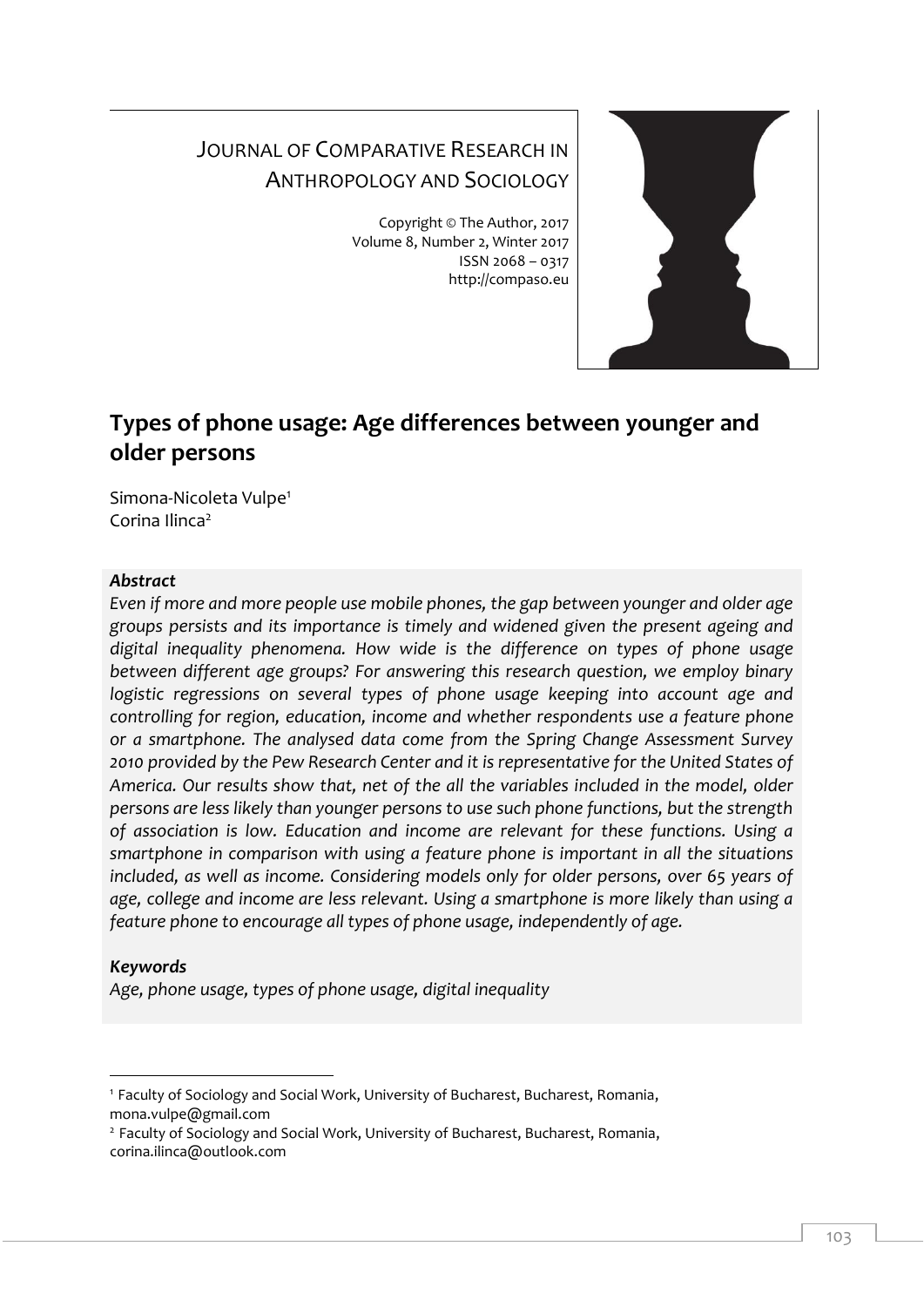#### **Introduction**

Consumer Barometer with Google (2016a), a nationally worldwide representative survey, documented that 39% of the people aged 55 and over, whereas 91% of those under 25 years of age across the globe, in the interviewed countries, used smartphones. The difference between these two age groups is considerable and this gap had been of interest to us for developing the current paper.

With respect to the usage of smartphones according to the economic status of the older persons (Consumer Barometer with Google, 2016b), 22% of those above 55 years of age and in the low income category, whereas 63% of those above 55 years of age and in the high income category used smartphones. The trend was upward in the last 6 years and varied across countries, as Poushter (2017) documented it. The same research revealed a gap between the youngest and the oldest age group of 30% in Spain and 71% in Greece, with at least 8 or 9 of 10 young respondents owning a smartphone.

Another reason for developing our article is given by the scarcity of papers in this area of study as Reinartz (2016) found out from her systematic literature review on digital inequality. Her study revealed a small number of articles focusing on how usage of phones furnishes digital inequality. The simple idea that the older persons get to use mobile phones means that they get to be connected with the others. How wide is the difference on types of phone usage between different age groups?

Digital inequality is pervasive across the world today (DiMaggio, Hargittai, Celeste, & Shafer, 2004; Reinartz, 2016). The extent to which people are connected to the digital world has an influence on how people interact, live and plan their current activities. Taking into account the ageing phenomenon (see Bodogai & Cutler, 2013; Bloom, Canning, & Lubet, 2015; Wong, 2013), digital inequality can be observed when comparing the group of young individuals and the group of elderly. Being born with access to technology, the younger group developed more digital skills than the elderly, who were socialized and educated in a less digitalized world (as statistics over time show, see Poushter, 2017).

Schäffer (2007) concluded that quantitative studies tend to score older people worse on scales of skills in comparison with the younger ones and this might happen due to the items that are used in the design of the study while the older persons are probably not up-to-date with those skills (p. 37). Despite this, older persons are prone to getting involved with technology, especially those who want to be socially active (p. 38). Moreover, Wong (2013) considers how older persons experience digital inequality when they are confronted with usage difficulties, such as changes in user interfaces (from keypad-enabled to touch-screen, p. 231). For example, Swedish older women with low levels of education, over 75 years of age, had a limited access to mobile phones (Bolin, 2008 apud Bolin & Westlund 2009, p. 109) and the older persons in general used texting options on mobile phones less frequently than the younger counterparts (Bolin, 2007 apud Bolin & Westlund, 2009, p. 109).

From an active ageing perspective, the analysis made by Voicu (2008) on the link between social capital and age reveals the importance of being socially active. The higher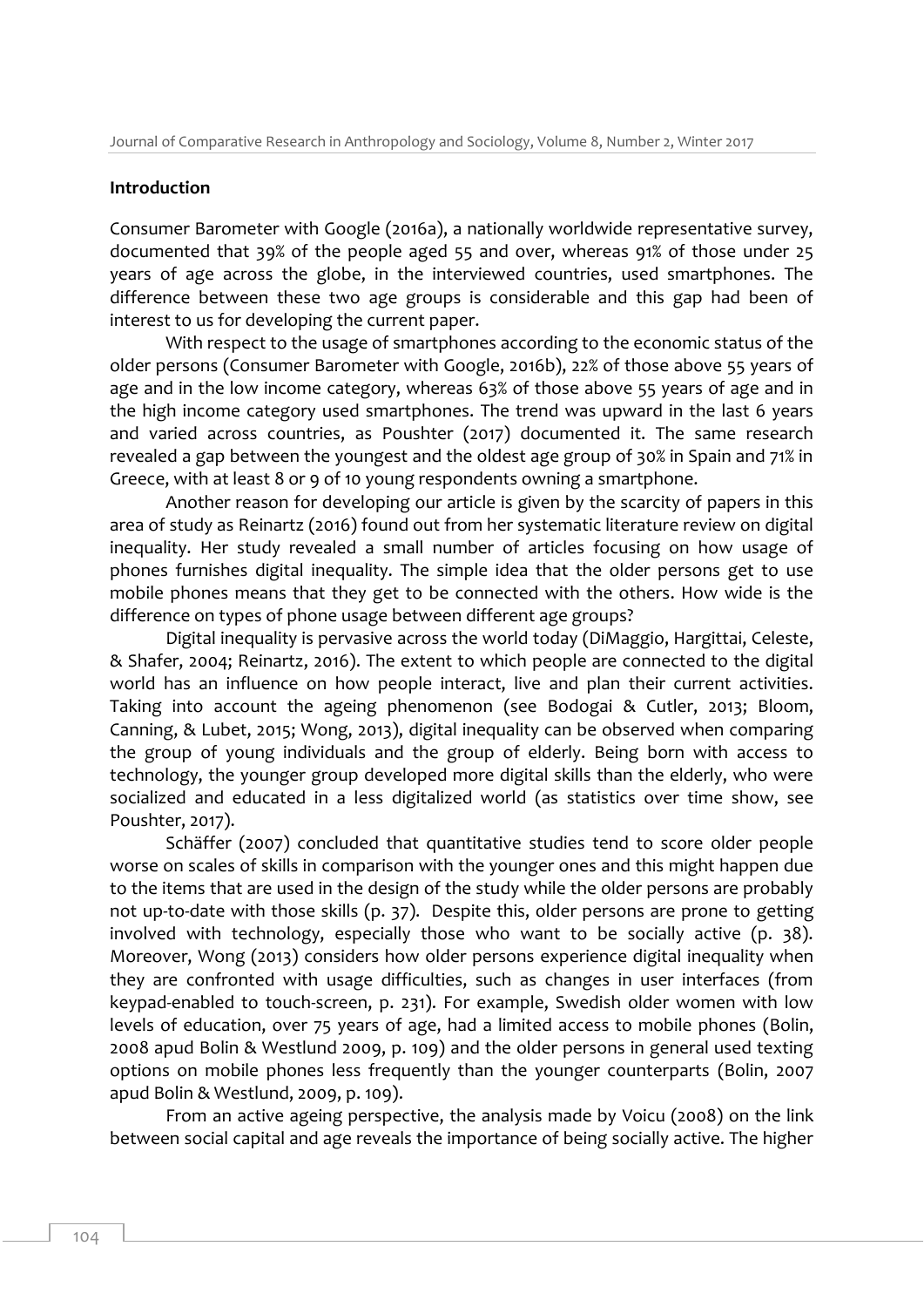the age, the lower the frequency of informal socialization, measured by how frequently the respondents meet their friends and relatives (p. 91). The place of meeting is not explicitly measured, and it may be online through mobile phones.

Mobile phones are a useful tool for the elderly, as well as for other age categories, offering them an efficient way to connect with their family and friends. Kwok and Tsang (2012), in their study consisting in interviews with 50 participants among whom there were seniors who used phone and email as daily ways of communication (p. 311), reached to the conclusion that communication using phones as to stay in touch with family members and friends is a measure or an indicator of active ageing.

Income, social status and affordance influence mobile phone or purchase of applications (Ajay & Prabhakaran, 2011). The higher the income, the higher the chances to acquire a mobile phone or specific applications, but the correlation gets lower as the market becomes more competitive and the prices get lower (Ajay & Prabhakaran, 2011, pp. 780, 782). The same idea of keeping in touch with others was developed by Martinez-Pecino and Lera (2012). The main results of this study showed that mobile phones helped the older persons to keep in touch with their relatives, so they could receive social support from them. The use of mobile phones also ensured the older persons feelings of security, freedom and independence.

The Technology Acceptance Model (TAM; Legris, Ingham, & Collerette, 2003, pp. 191-192) included the following components: perceived usefulness, perceived ease of use, attitude towards usage, behavioural intention to use, and actual use. Several studies use TAM, in line with other similar theories such as the theory of reasoned action (Venkatesh, Morris, Davis, & Davis, 2003), to explain the acceptance and usage of technology, particularly mobile phones, by the elderly.

TAM was also used by Zhou, Rau, and Salvendy (2014a) who conducted a survey, with participants being younger and older adults from China. The authors found agerelated differences between the two groups with regard to mobile phone usage. Seniors paid more attention to visual characteristics of phones compared to younger participants and they were less interested in Internet access and connectivity. Older persons found it difficult to use soft-keys and multi-tap, and considered the keyboard of feature phones to be more adequate for them than the keyboard of smartphones (p. 401). Wong (2013) found similar results in his study on the Malaysian sample, where older persons experienced difficulties in changing their feature phones with touch-screen smartphones. Moreover, Zhou, Rau, and Salvendy (2014b) analysed in detail a subgroup of older people in China to emphasize differences between feature phones and smartphones usage, considering the current phenomenon of population ageing.

The Cognitive Complexity Theory was tested by Ziefle and Bay (2005) using experimental data on older and younger highly educated participants with no or little usage experience of mobile phones in order to investigate the usage of more or less sophisticated mobile phones. Their results showed that, when it comes to usage of less sophisticated mobile phones, the older persons were as good as the younger counterparts. Otherwise, the younger group had more skills in using the more sophisticated mobile phones.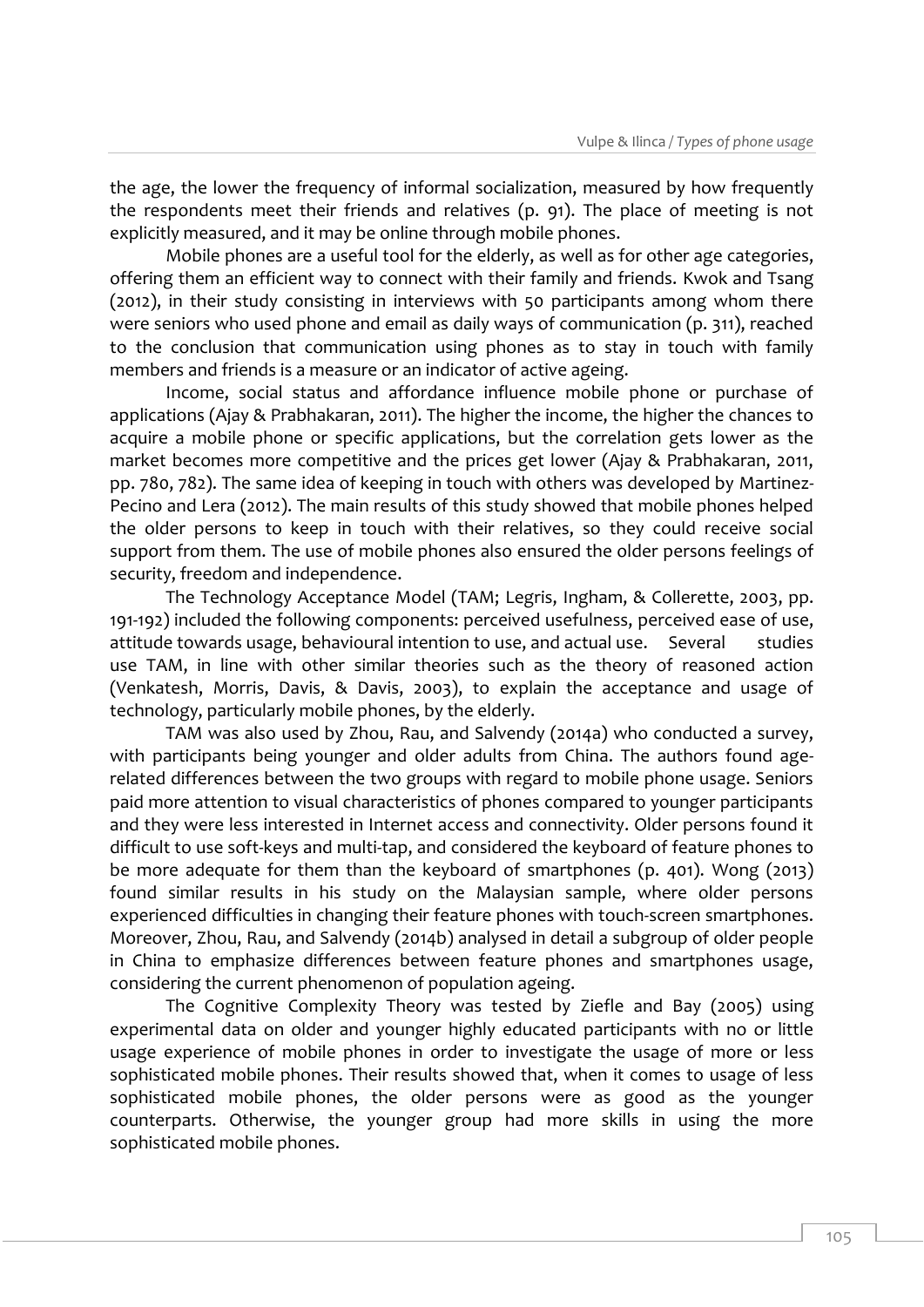Rosales and Fernández-Ardèvol (2016) answered the following research questions: how older people use smartphones and how their usage differs from the usage of younger groups (p. 493). Among their participants there were seniors who used smartphones beyond basic functions. These participants used smartphones for social interaction, hobbies, entertainment (p. 500). The authors emphasized the fact that smartphone usage tends to change over the years, thus more research is needed to identify the "alternative trends of adoption and use" (p. 500) that reflect the interests of various age groups in smartphone applications.

### **Methodology**

The analysis was conducted on persons who own a phone, either feature phone or smartphone. We ran binary logistic regressions on each of the dependent variables measuring types of phone usage. The analysed dataset came from the Spring Change Assessment (2010) provided by the Pew Research Center and was representative for the United States of America.

### *Variables included in the analysis*

Our dependent variables refer to usage of certain functions of phones. The main question was "Please tell me if you ever use your cell phone to do any of the following things. Do you ever use your cell phone to...?", followed by the specific function: send or receive email, send or receive text messages, take a picture, download a software application or "app", access the internet and record a video. All the functions have a corresponding variable coded in a dummy way: 0 for no and 1 for yes.

Age was considered as a numeric variable. Region was included as dummy variables constructed as 1 for the code corresponding to a specific region and 0 all others. All the regions were: Northeast, Midwest, West and South. The reference category, for which we did not include a specific dummy variable in regressions, was South because it contained the highest number of cases (for details on the strategy, see Grace-Martin, 2016). Education is composed of people without college (code 0) and people with college (code 1). The type of phone was added with code 0 if respondents had a feature phone and 1 if respondents had a smartphone. The family income per year was added using the following coding: 1 for less than \$10,000, 2 for \$10,000 to under \$20,000, 3 for \$20,000 to under \$30,000, 4 for \$30,000 to under \$40,000, 5 for \$40,000 to under \$50,000, for \$50,000 to under \$75,000, 7 for \$75,000 to under \$100,000, 8 for \$100,000 to under \$150,000, and 9 for \$150,000 or more. This was the only variable with considerable missing data (19.5% of the sample of adults owning a phone). For dealing with missing data, we replaced the missing values with the median of the sample.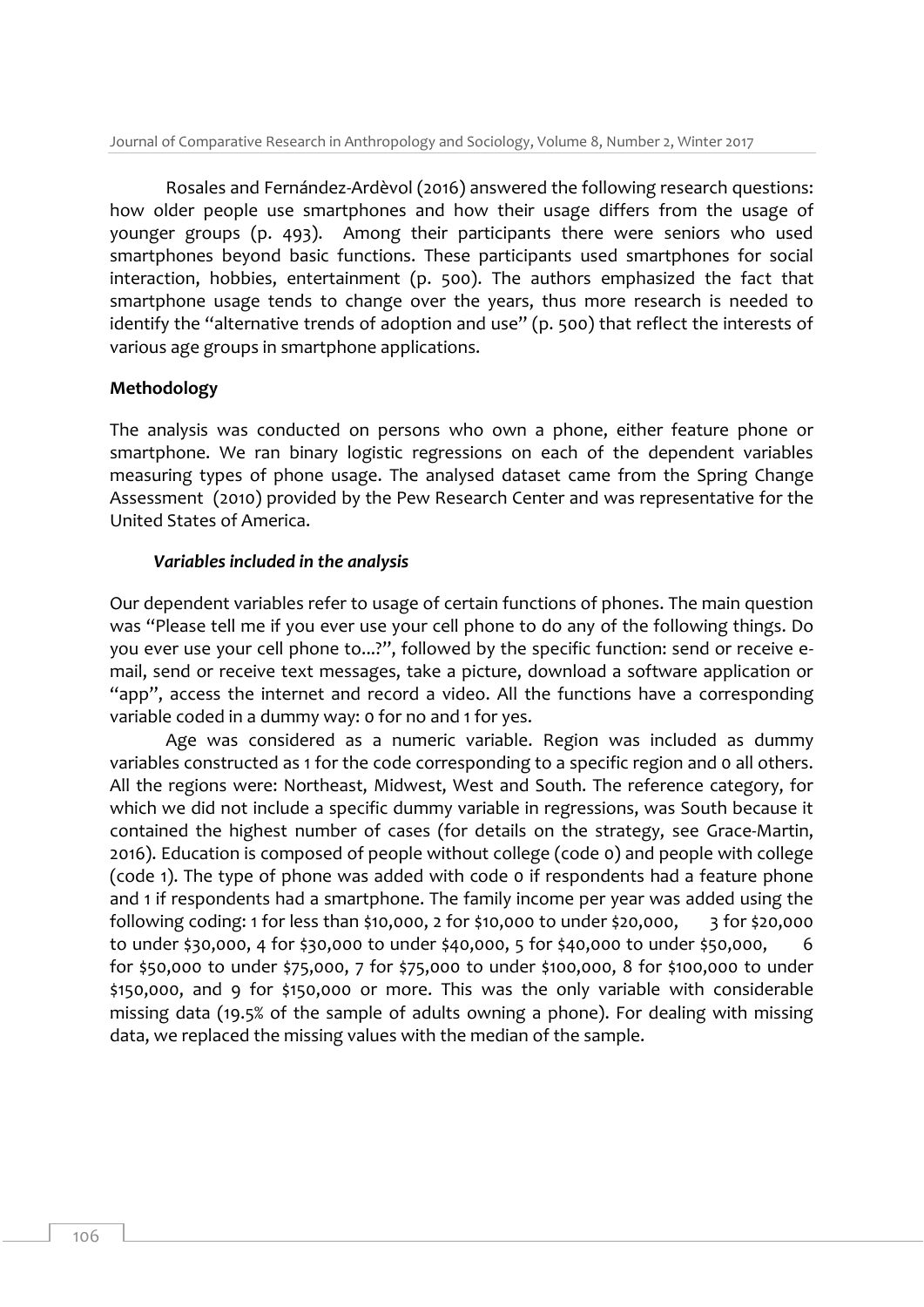## **Results**

# *Descriptive statistics (see Table 1)*

Considering usage of certain functions, almost 4 in 10 respondents send or receive e-mail, whereas 7 in 10 respondents send or receive text messages. 76.9% take a picture, 36.7% download a software application or "app", 45.2% access the internet, and 36.9% record a video.

The mean age is 49.5. The largest region is the South (38.1%), followed by Midwest with 22.8%, and West with 22.1%. 66.1% of the sample studied at college. 46.3% have a smartphone. With respect to income, the category with the highest percentage is \$40,000 to under \$50,000, followed by the category \$50,000 to under \$75,000 (13.9%).

|                                          | $\%$ | Mean  | S.D.  | Min | Max |
|------------------------------------------|------|-------|-------|-----|-----|
| Send or receive e-mail                   |      |       |       |     |     |
| o. No                                    | 61.1 |       |       |     |     |
| 1. Yes                                   | 38.9 |       |       |     |     |
| (N)                                      | 1952 |       |       |     |     |
| Send or receive text messages            |      |       |       |     |     |
| o. No                                    | 28.4 |       |       |     |     |
| 1. Yes                                   | 71.6 |       |       |     |     |
| (N)                                      | 1949 |       |       |     |     |
| Take a picture                           |      |       |       |     |     |
| o. No                                    | 23.1 |       |       |     |     |
| 1. Yes                                   | 76.9 |       |       |     |     |
| (N)                                      | 1954 |       |       |     |     |
| Download a software application or 'app' |      |       |       |     |     |
| o. No                                    | 63.3 |       |       |     |     |
| 1. Yes                                   | 36.7 |       |       |     |     |
| (N)                                      | 1943 |       |       |     |     |
| <b>Access the internet</b>               |      |       |       |     |     |
| o. No                                    | 54.8 |       |       |     |     |
| 1. Yes                                   | 45.2 |       |       |     |     |
| (N)                                      | 1950 |       |       |     |     |
| Record a video                           |      |       |       |     |     |
| o. No                                    | 63.1 |       |       |     |     |
| 1. Yes                                   | 36.9 |       |       |     |     |
| (N)                                      | 1949 |       |       |     |     |
|                                          |      |       |       |     |     |
| Age                                      |      | 49.54 | 17.79 | 18  | 94  |
| (N)                                      | 1918 |       |       |     |     |
| Region                                   |      |       |       |     |     |
| Northeast                                | 16.9 |       |       |     |     |
| Midwest                                  | 22.8 |       |       |     |     |
| South                                    | 38.1 |       |       |     |     |
| West                                     | 22.1 |       |       |     |     |
| (N)                                      | 1954 |       |       |     |     |

#### **Table 1. Descriptive statistics**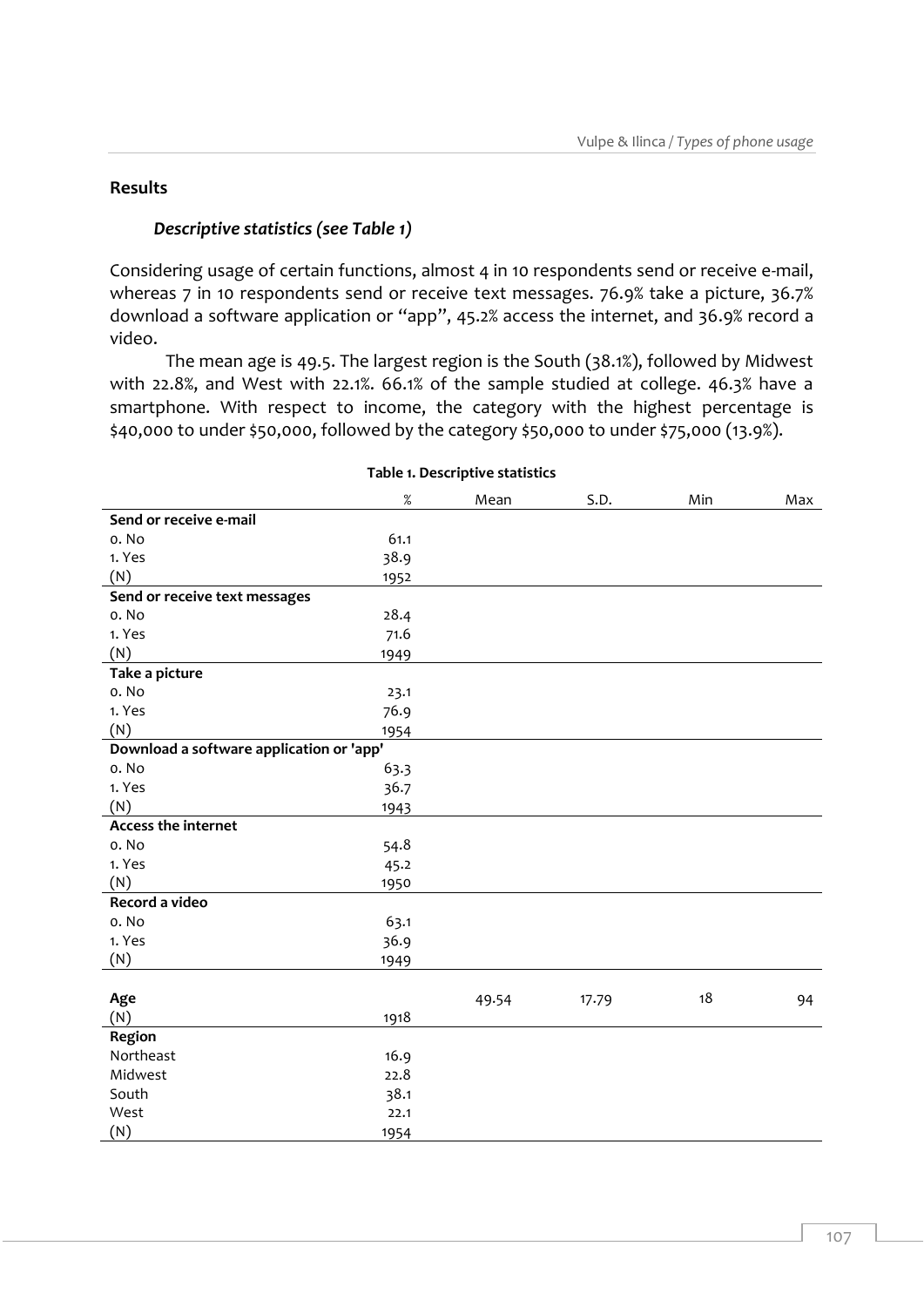|                                 | Table 1. Descriptive statistics (continued) |      |      |     |     |
|---------------------------------|---------------------------------------------|------|------|-----|-----|
|                                 | $\%$                                        | Mean | S.D. | Min | Max |
| <b>Education</b>                |                                             |      |      |     |     |
| o. Without college              | 33.9                                        |      |      |     |     |
| 1. College                      | 66.1                                        |      |      |     |     |
| (N)                             | 1940                                        |      |      |     |     |
| Type of phone                   |                                             |      |      |     |     |
| o. Feature phone                | 53.7                                        |      |      |     |     |
| 1. Smartphone                   | 46.3                                        |      |      |     |     |
| (N)                             | 1954                                        |      |      |     |     |
| Family income per year          |                                             |      |      |     |     |
| 1. Less than \$10,000           | 5.4                                         |      |      |     |     |
| 2. \$10,000 to under \$20,000   | 7.5                                         |      |      |     |     |
| 3. \$20,000 to under \$30,000   | 10.0                                        |      |      |     |     |
| 4. \$30,000 to under \$40,000   | 8.7                                         |      |      |     |     |
| 5. \$40,000 to under \$50,000   | 27.0                                        |      |      |     |     |
| 6. \$50,000 to under \$75,000   | 13.9                                        |      |      |     |     |
| 7. \$75,000 to under \$100,000  | 11.1                                        |      |      |     |     |
| 8. \$100,000 to under \$150,000 | 9.4                                         |      |      |     |     |
| 9. \$150,000 or more            | 7.1                                         |      |      |     |     |
| (N)                             | 1954                                        |      |      |     |     |

Journal of Comparative Research in Anthropology and Sociology, Volume 8, Number 2, Winter 2017

#### *Multivariate statistics (see Table 2 and Table 3)*

Net of all the other variables included in the model with all age groups (see Table 2), age is a significant and negative predictor of any of the analysed phone functions. The higher the age, the lower the chances to use such functions, but the coefficients are similar and low in intensity. Except Northeast in comparison with South for downloading an app where the coefficient is negative and statistically significant, all of the considered region variables were not statistically significant. College matters only for sending and receiving e-mail. Using a smartphone in comparison with using a feature phone is important in all the situations included, as well as income.

| Table 2. Binary logistic regressions for each of the dependent variables measuring types of phone usage |  |
|---------------------------------------------------------------------------------------------------------|--|
| (regression coefficients, odds ratios and sig. *** $p<0.001$ , ** $p<0.01$ , * $p<0.05$ )               |  |

|                                    | Send or receive e-<br>mail | Send or receive<br>text messages | Take a picture     | Download an app    |
|------------------------------------|----------------------------|----------------------------------|--------------------|--------------------|
| Age                                | $-.039(.962)$ ***          | $-.083(.920)$ ***                | $-.052(.950)$ ***  | $-.056(.946)$ ***  |
| Region (reference category: South) |                            |                                  |                    |                    |
| Northeast                          | $-.024(.997)$              | $-0.196(.822)$                   | $-073(0.929)$      | $-533(.587)$ *     |
| Midwest                            | $-338(.713)$               | .223(1.250)                      | .097(1.102)        | $-.073(.930)$      |
| West                               | $-0.135(.873)$             | .082(1.085)                      | 0.005(1.005)       | $-0.133(0.876)$    |
| College                            | $.546(1.727)$ **           | .112(1.118)                      | $-.170(.844)$      | .072 (1.075)       |
| Smartphone                         | 3.368 (29.017) ***         | $1.470(4.351)$ ***               | $2.102(8.182)$ *** | 4.311 (74.523) *** |
| Income                             | $.202(1.223)$ ***          | .161(1.175)                      | $.104(1.110)**$    | $.169(1.184)$ ***  |
| Constant                           | $-1.911(.148)$ ***         | 4.100 (60.338) ***               | 3.025 (20.590) *** | $-1.542(.214)$ *** |
| $R^2$                              | .630                       | .485                             | .383               | .711               |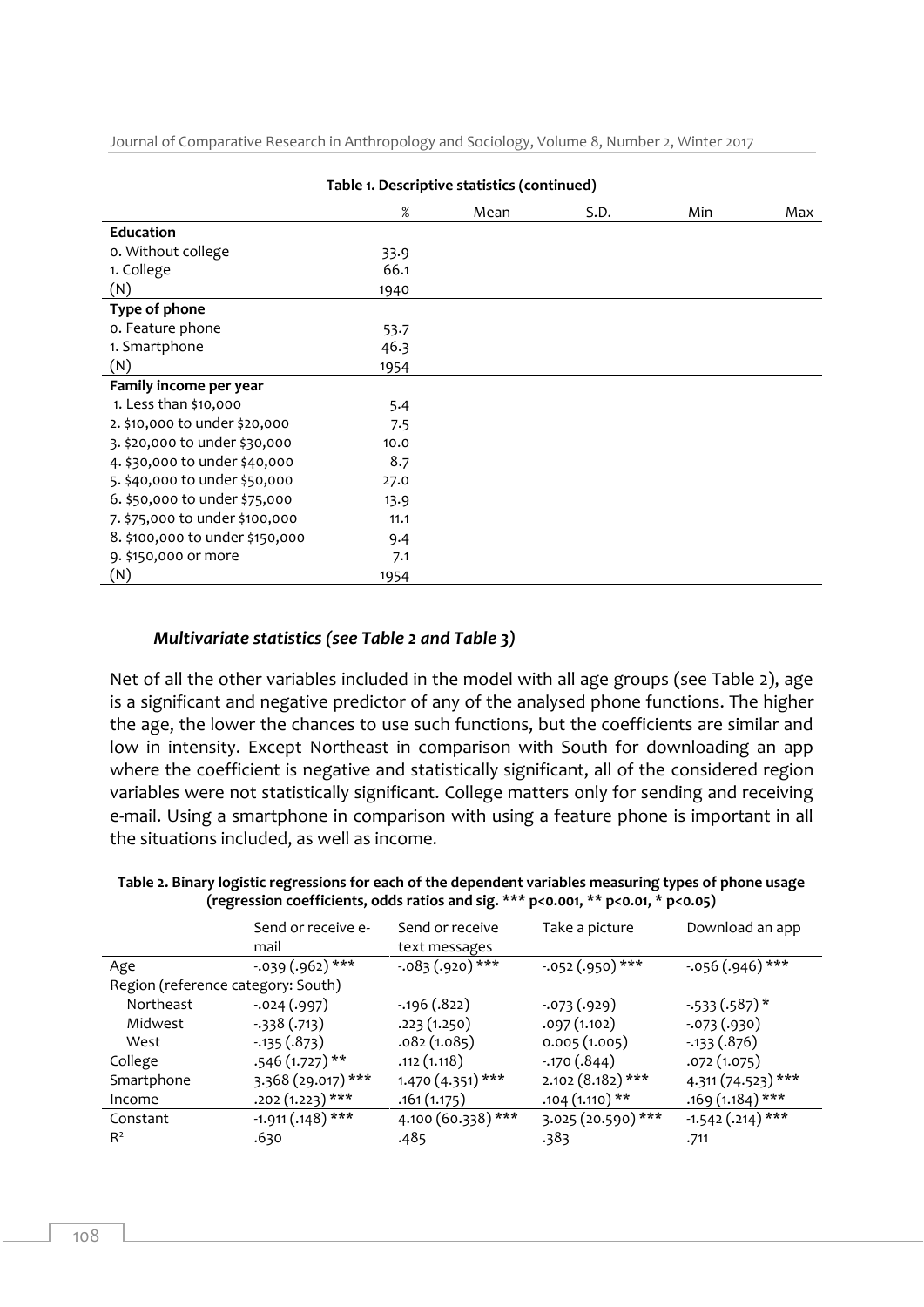|                                    | Access the internet | Record a video    |
|------------------------------------|---------------------|-------------------|
| Age                                | $-.068(.935)$ ***   | $-.055(.947)$ *** |
| Region (reference category: South) |                     |                   |
| Northeast                          | $-.141(.869)$       | .057(1.059)       |
| Midwest                            | $-364(0.695)$       | $-.204(.816)$     |
| West                               | $-.236(.790)$       | .113(1.120)       |
| College                            | .206(1.228)         | .099(1.104)       |
| Smartphone                         | 3.802 (44.770) ***  | 1.992 (7.332) *** |
| Income                             | $.133(1.143)**$     | $.084(1.087)$ **  |
| Constant                           | .469 (1.599)        | .447(1.564)       |
| $R^2$                              | .721                | .485              |

**Table 2. Binary logistic regressions for each of the dependent variables measuring types of phone usage (regression coefficients, odds ratios and sig. \*\*\* p<0.001, \*\* p<0.01, \* p<0.05) (continued)**

Considering models only for older persons (see Table 3), over 65 years of age, the people from the Northeast region are more likely than those from the South region to record a video or to download an app using their phone and those from West in comparison with those from South to access the internet, whereas for all other types of usage there are no differences between the regions. College is relevant only for accessing the internet and income only for downloading an app. Using a smartphone is more likely than using a feature phone to encourage all types of phone usage.

| $p<0.01$ , $* p<0.05$              |                     |                    |                    |                              |
|------------------------------------|---------------------|--------------------|--------------------|------------------------------|
|                                    | Send or receive e-  | Send or receive    | Take a picture     | Download an app              |
|                                    | mail                | text messages      |                    |                              |
| Region (reference category: South) |                     |                    |                    |                              |
| Northeast                          | $-495(.609)$        | $-296(.744)$       | $-.150(.860)$      | $-1.438(.237)$ *             |
| Midwest                            | $-1.070(.343)$      | .120(1.128)        | .056(1.058)        | $-0.172(.842)$               |
| West                               | $-943(.390)$        | $-0.187(.829)$     | .238(1.268)        | $-.858(.424)$                |
| College                            | .503(1.653)         | .266(1.305)        | $-.041(.960)$      | 1.936 (6.929)                |
| Smartphone                         | $3.112(22.468)$ *** | $1.495(4.457)$ *** | $1.881(6.561)$ *** | 4.486 (88.766) ***           |
| Income                             | .209(1.232)         | .086 (1.089)       | .056 (1.058)       | $-.111(.895)$ ***            |
| Constant                           | $-4.294(.014)$ ***  | $-1.727(0.178)$    | $-0.692(.500)*$    | $\frac{-5.433}{2}$ (.004)*** |
| $R^2$                              | .430                | .137               | .153               | .512                         |
| N                                  | 429                 | 427                | 429                | 422                          |
|                                    |                     |                    |                    |                              |

**Table 3. Binary logistic regressions for each of the dependent variables measuring types of phone usage by the respondents over 65 years of age (regression coefficients, odds ratios and sig. \*\*\* p<0.001, \*\***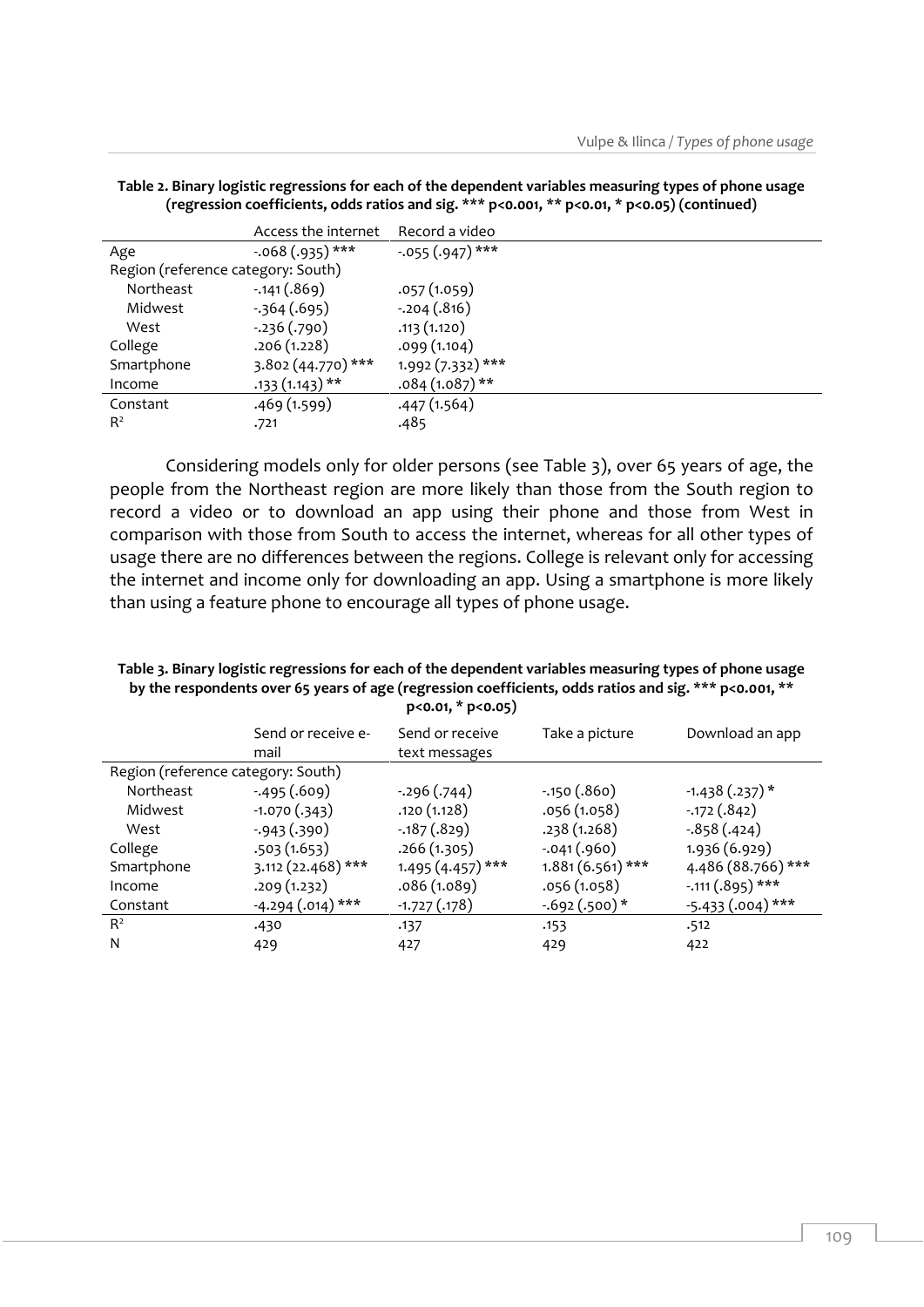Journal of Comparative Research in Anthropology and Sociology, Volume 8, Number 2, Winter 2017

**Table 3. Binary logistic regressions for each of the dependent variables measuring types of phone usage by the respondents over 65 years of age (regression coefficients, odds ratios and sig. \*\*\* p<0.001, \*\* p<0.01, \* p<0.05) (continued)**

| Access the internet                | Record a video     |
|------------------------------------|--------------------|
| Region (reference category: South) |                    |
| $-379(0.684)$                      | $1.102(3.009)*$    |
| $-512(.599)$                       | $-.007(.993)$      |
| $-1.232(.292)*$                    | .381(1.463)        |
| $1.678(5.354)$ **                  | .655(1.925)        |
| 4.419 (82.999) ***                 | $1.403(4.069)$ *** |
| .085(1.089)                        | $-0.013(0.987)$    |
| $-5.600(.004)$                     | $-3.460(.031)$ *** |
| .594                               | .138               |
| 429                                | 429                |
|                                    |                    |

 $R<sup>2</sup>$  for each of the models shows moderate to high levels of explained variance in each dependent variable by the independent variables included in the model. For the models ran on all age groups, the lowest value is of 38.3% and the highest value is 72.1%. For the model on older persons, the lowest value is of 13.7% and the highest of 59.4%.

#### **Discussion**

The research revealed, in line with the existing literature, age - related differences between younger and older mobile phone users. A possible explanation for these differences was the exposure level to technology during one's formative years (e.g. Keating et al., 2007). The exposure level was higher for younger people in comparison with the older counterparts, which could possibly lead to digital inequality. Mobile phone usage differences between younger and older groups were the frequency use of texting options, sending e-mails, internet access, downloading an app, take a picture or record a video, with lower chances for older persons to be using them than younger people. The strength of the relationship is not high though. Using a smartphone is more likely to facilitate the usage of phone functions, same education at college level than lower levels of education and higher levels of income are more likely to help phone usage of functions. All these patterns apply for the models which keep under control age. When analysing the subgroup of individuals over 65 years of age, education and income are less relevant. Only smartphone usage keeps its relevance.

Digital inequality through phone usage seems to remain pervasive in our results, in line with the literature (DiMaggio, Hargittai, Celeste, & Shafer, 2004; Reinartz, 2016). Keeping into contact with other people via phones, making use of phones through interaction functions and considering phones for keeping memories are important for people's lives. In the current ageing society (see Bodogai & Cutler, 2013; Bloom, Canning, & Lubet, 2015; Wong, 2013), older people can use in a fruitful way the functions of phones.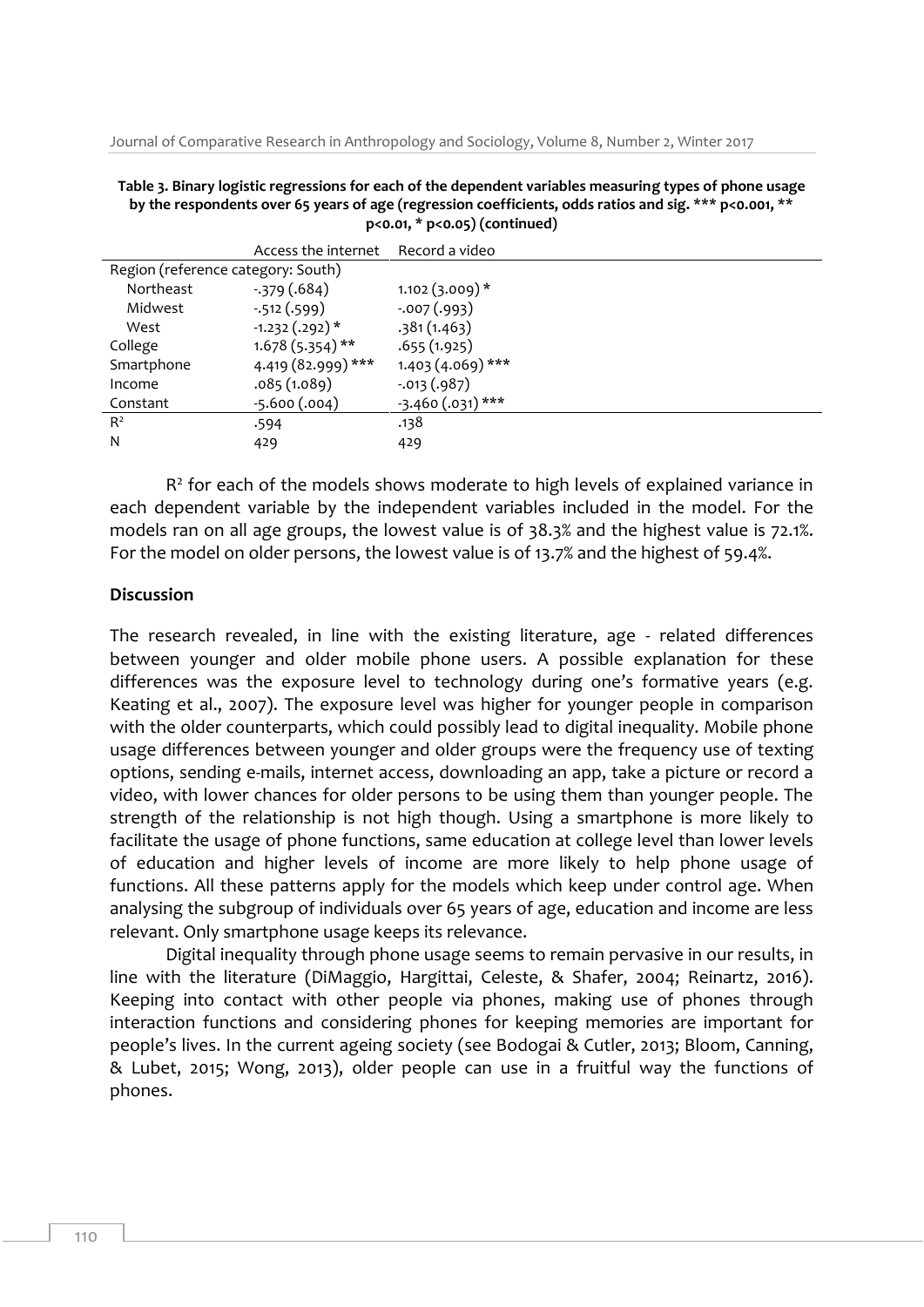#### R E F E R E N C E S

- Ajay, V. S., & Prabhakaran, D. (2011). The Scope of Cell Phones in Diabetes Management in Developing Country Health Care Settings. *Journal of Diabetes Science and Technology*, *5*(3), 778–783.
- Bloom, D. E., Canning, D., & Lubet, A. (2015). Global population aging: Facts, challenges, solutions, & perspectives. *Daedalus*, *144*(2), 80–92.
- Bodogai, S. I., & Cutler, S. J. (2013). Aging in Romania: Research and Public Policy. *The Gerontologist*, *54*(2), 147–152.
- Bolin, G., & Westlund, O. (2009). Mobile Generations: The Role of Mobile Technology in the Shaping of Swedish Media Generations. *International Journal of Communication*, *3*(0), 108–124.
- Consumer Barometer with Google. (2016a). "Which devices do people use?" Smartphones usage and age differences - percentages worldwide 2014-2016. Retrieved April 21, 2017, from https://www.consumerbarometer.com/en/graphbuilder/?question=M1&filter=country\*:romania,austria,belgium,bulgaria,croatia,czec h\_republic,denmark,estonia,finland,france,germany,greece,hungary,ireland,italy,lat via,lithuania,netherlands,norway,poland,portugal
- Consumer Barometer with Google. (2016b). "Which devices do people use?" Smartphones usage by income level (only for those above 55 years of age). Retrieved April 21, 2017, from https://www.consumerbarometer.com/en/graphbuilder/?question=M1&filter=country\*:romania,austria,belgium,bulgaria,croatia,czec h\_republic,denmark,estonia,finland,france,germany,greece,hungary,ireland,italy,lat via,lithuania,netherlands,norway,poland,portugal
- DiMaggio, P., Hargittai, E., Celeste, C., & Shafer, S. (2004). *From Unequal Access to Differentiated Use: A Literature Review and Agenda for Research on Digital Inequality*. Retrieved from http://www.eszter.com/research/pubs/dimaggio-etaldigitalinequality.pdf
- Grace-Martin, K. (2016). Strategies for Choosing the Reference Category in Dummy Coding. Retrieved April 19, 2016, from http://www.theanalysisfactor.com/strategiesdummy-coding/
- Keating, E., Nagai, E., Hadder, N., & Kowalsky, J. (2007). *The Role of the Mobile Phone in the Welfare of Aged and Disabled People*. The University of Texas at Austin and NTT DoCoMo, The Inc. The Retrieved from the from http://citeseerx.ist.psu.edu/viewdoc/download?doi=10.1.1.129.2034&rep=rep1&type= pdf
- Kwok, J. Y. C., & Tsang, K. K. M. (2012). Getting Old with a Good Life: Research on the Everyday Life Patterns of Active Older People. *Ageing International*, *37*(3), 300–317.
- Legris, P., Ingham, J., & Collerette, P. (2003). Why do people use information technology? A critical review of the technology acceptance model. *Information & Management*, *40*(3), 191–204.
- Martinez-Pecino, R., & Lera, M. J. (2012). Active seniors and mobile phone interaction. *Social Behavior and Personality*, *40*(5), 875–880.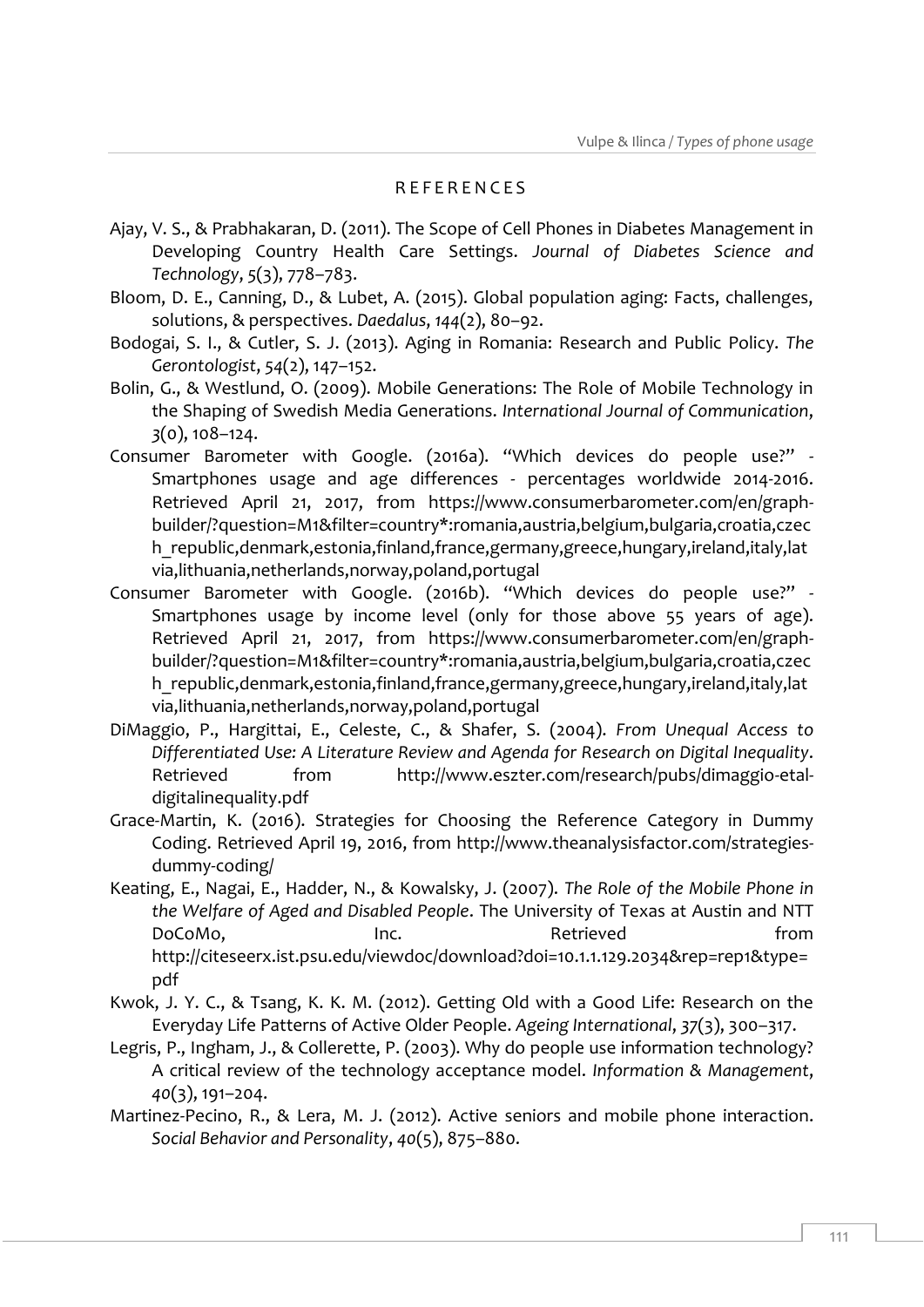Journal of Comparative Research in Anthropology and Sociology, Volume 8, Number 2, Winter 2017

- Pew Research Center. (2010). Spring Change Assessment Survey. Retrieved January 10, 2018, from http://www.pewinternet.org/files/oldmedia/Files/Questionnaire/2010/Mobile-Access-2010-topline.pdf
- Poushter, J. (2017). Smartphones are common in advanced economies, but digital divides remain. Retrieved April 28, 2017, from http://www.pewresearch.org/facttank/2017/04/21/smartphones-are-common-in-advanced-economies-but-digitaldivides-remain/?utm\_source=Pew+Research+Center&utm\_campaign=f01dd8b2e6- EMAIL\_CAMPAIGN\_2017\_04\_26&utm\_medium=email&utm\_term=0\_3e953b9b70f01dd8b2e6-400
- Reinartz, A. (2016). Digital Inequality: An Interdisciplinary Literature Review and Future Research Agenda. In *Digital Inequality and the Use of Information Communication Technology* (pp. 12–86). Passau, Germany: University of Passau. Retrieved from https://opus4.kobv.de/opus4-uni-passau/files/365/Doctoral\_Thesis\_AR.pdf
- Rosales, A., & Fernández-Ardèvol, M. (2016). Smartphones, Apps and Old People's Interests: From a Generational Perspective. In *MobileHCI '16 Proceedings of the 18th International Conference on Human-Computer Interaction with Mobile Devices and Services* (pp. 491–503).
- Schäffer, B. (2007). The Digital Literacy of Seniors. *Research in Comparative and International Education*, *2*(1), 29–42.
- Venkatesh, V., Morris, M. G., Davis, G. B., & Davis, F. D. (2003). User Acceptance of Information Technology: Toward a Unified View. *MIS Quarterly*, *27*(3), 425–478.
- Voicu, B. (2008). Capitalul social ca premisă a dezvoltării durabile. *Calitatea Vieții*, *19*(1–2), 85–105.
- Wong, C. Y. (2013). A Framework of Affordance and Usability of Mobile User Interface for Older Adults. In *Proceedings of the Conference on Universal Access in Human-Computer Interaction (UAHCI-HCII'13)* (pp. 231–239). Springer Berlin Heidelberg.
- Zhou, J., Rau, P.-L. P., & Salvendy, G. (2014a). Age-related difference in the use of mobile phones. *Universal Access in the Information Society*, *13*(4), 401–413.
- Zhou, J., Rau, P.-L. P., & Salvendy, G. (2014b). Older adults' use of smart phones: an investigation of the factors influencing the acceptance of new functions. *Behaviour & Information Technology*, *33*(6), 552–560.
- Ziefle, M., & Bay, S. (2005). How older adults meet complexity: aging effects on the usability of different mobile phones. *Behaviour & Information Technology*, *24*(5), 375– 389.